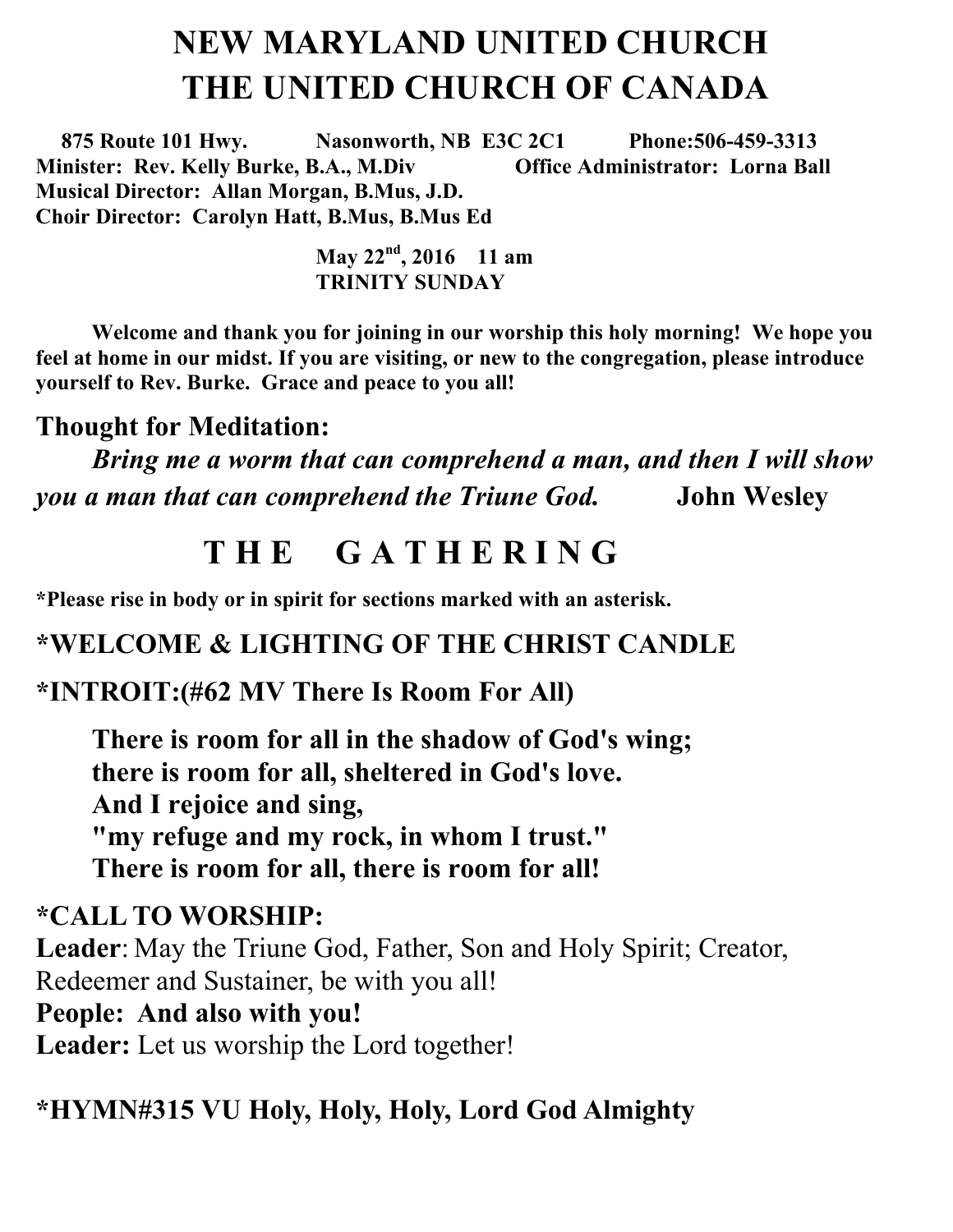#### **OPENING PRAYER ENDING WITH THE LORD'S PRAYER:**

**God who created the world,**

**Jesus the Son given for the world,**

**Holy Spirit ever present in the world,**

**be with us in our worship that we may know the fullness of the Holy One.**

**As God lives in Triune community,**

**so may we live in communion with God and one other, praying:** 

**Our Father who art in heaven,** 

**Hallowed be thy name.** 

**Thy kingdom come,** 

**Thy will be done,** 

**On earth as it is in heaven.** 

**Give us this day our daily bread,** 

**And forgive us our trespasses,** 

**As we forgive those who trespass against us.** 

**And lead us not into temptation,** 

**But deliver us from evil,** 

**For thine is the kingdom, the power and the glory,** 

**For ever and ever. Amen.**

**CHILDREN'S HYMN #13 MV O Let The Power Fall On Me v.1 TIME WITH THE CHILDREN CHILDREN'S HYMN #13 MV O Let The Power Fall On Me v.2**

## **T H E W O R D O F G O D**

**THE GOSPEL LESSON: John 14:25-27**

**ANTHEM**

**REFLECTION:** *The Trinity: Bad Math Or Holy Mystery?*

**\*HYMN#312 VU Praise With Joy The World's Creator**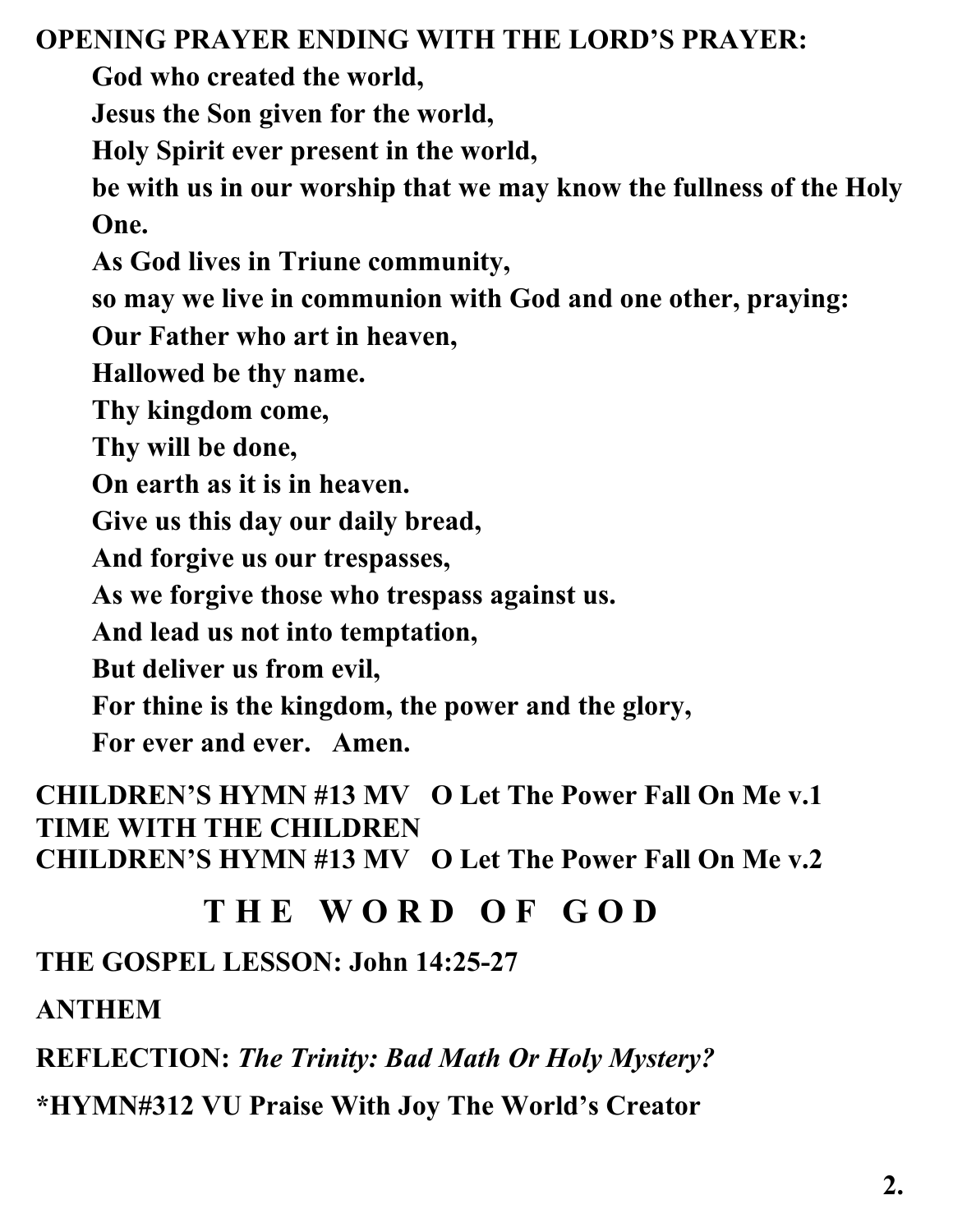# **T H E R E S P O N S E**

## **THE ANNOUNCEMENTS**

#### **OFFERING & OFFERTORY: All That We Have (From** *Gather***) All that we have and all that we offer, Comes from a heart both frightened and free. Take what we bring now and give what we need. All done in his name.**

#### **PRAYERS OF THE PEOPLE: Holding One Another In The Light of Christ**

### **\*HYMN#314 VU Come Now, Almighty King**

## AN ANCIENT LITANY FOR TRINITY SUNDAY(5<sup>th</sup> C Nestorian Liturgy):

Worthy of praise from every mouth, **worthy of confession from every tongue,**

worthy of worship from every creature, **is your glorious name, O Father, Son, and Holy Spirit.**

For you created the world in your grace, **and by your compassion you saved the world.**

To your majesty, O God, ten thousand times ten thousand bow down and adore, **singing and praising without ceasing, and saying:**

Holy, holy, holy, Lord God of hosts; **heaven and earth are full of your praises.** Hosanna in the highest. **\*BENEDICTION**

#### **\*CHORAL BLESSING Amen (#974 VU) A-men! A-men! Hallelujah! A-men! A-men! A-men! Hallelujah! A-men! A-men! A-men! Hallelujah! A-men! 3.**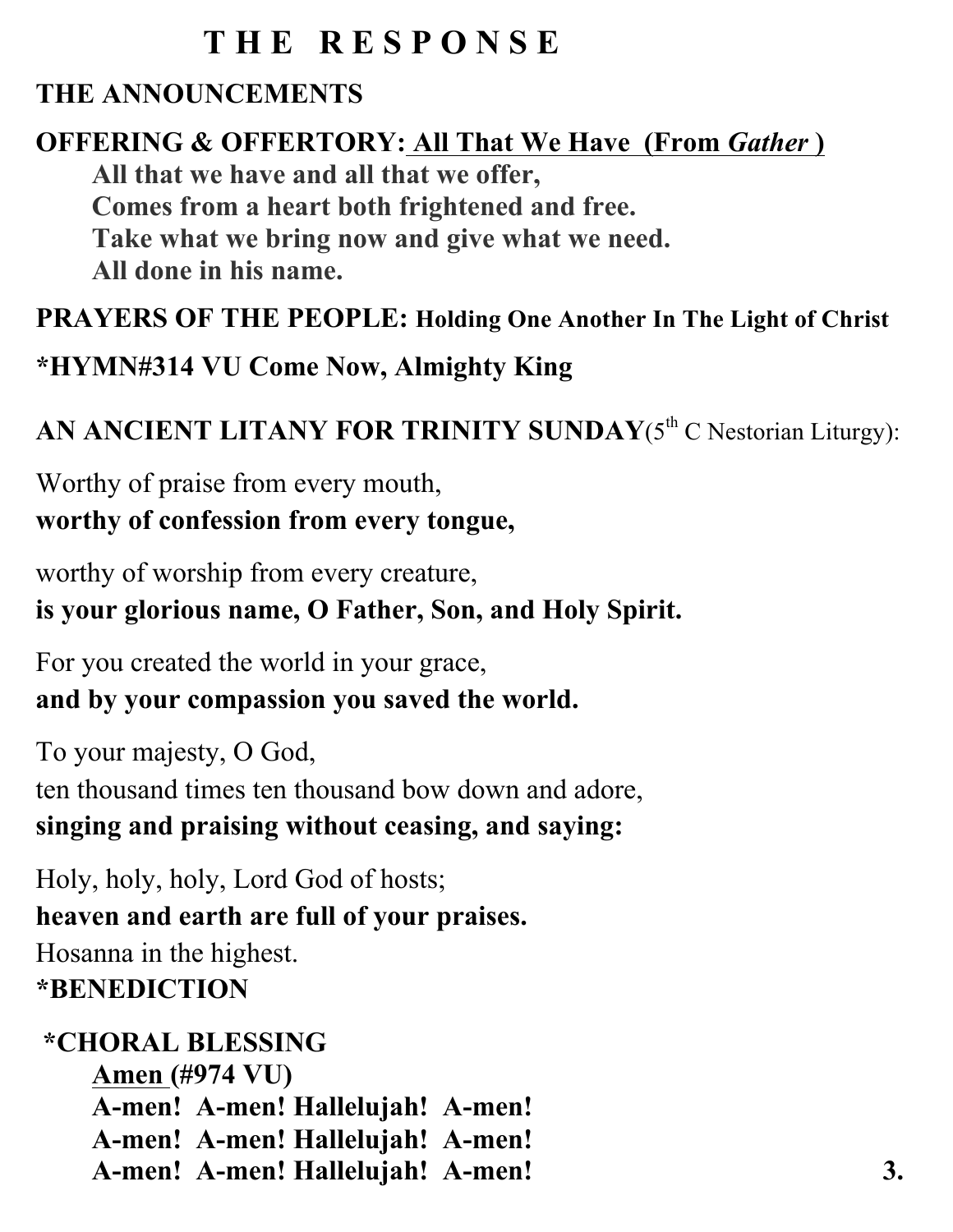# **ANNOUNCEMENTS**

**E-Mail: nmuc@nb.aibn.com Website: www.newmarylandunited.ca**

*If you know of someone in hospital please notify the Church. Please forward items of prayer and celebration to the Minister. For emergencies, you may call Rev. Burke at 470-9634.*

| <b>Greeters This Week: Kaye Lister</b>                                  |
|-------------------------------------------------------------------------|
| Tellers This Week: Lloyd Penney and Jim Merrill                         |
| Trustees On Duty (May): Lloyd Penney and Doug Price                     |
| <b>Sunday School:</b> Krista Tupling and Sarah Loftus                   |
| <b>LOOKING AHEAD:</b>                                                   |
| Tue., May $24th$ - 7:00 pm - Triennial Visit (see below)                |
| Wed., May $25th$ - 1:00 pm - Quilters                                   |
| Sat., May $28^{th}$ -<br>9:00 am - NMUC goes to F'ton Community Kitchen |
| Tue., May $31^{st}$ -<br>1:30 pm - Session Meeting                      |
| Mon., June $6^{\text{th}}$ -<br>6:00 pm - Men's Club Supper (see over)  |
| Tue., June $7th$ -<br>7:30 pm - Official Board Meeting                  |
| Sun., June $12th - 11:00$ am - Worship Service – Dedication Service     |

# **TRIENNIAL VISIT – Tuesday, May 24th**

Reserve this date! Take advantage of an opportunity to discuss the life, work, health, strength, concerns, and vision of our Church with representatives of Woolastook Presbytery's Pastoral Care and Support Committee. The entire congregation is invited to this "Triennial Visit" which will be held at **7:00 pm** on **Tuesday, May 24th**.

## *SAVE THE DATE!* **Sunday, June 12th – Dedication Sunday**

On **Sunday, June 12th** we will dedicate and celebrate our 'lift' and new addition to N.M.U.C. A reception will follow the service with a potluck luncheon of sandwiches, sweets, and cold fingerfood and, of course, cake and tea/coffee/juice. Plan to join us for this time of celebration!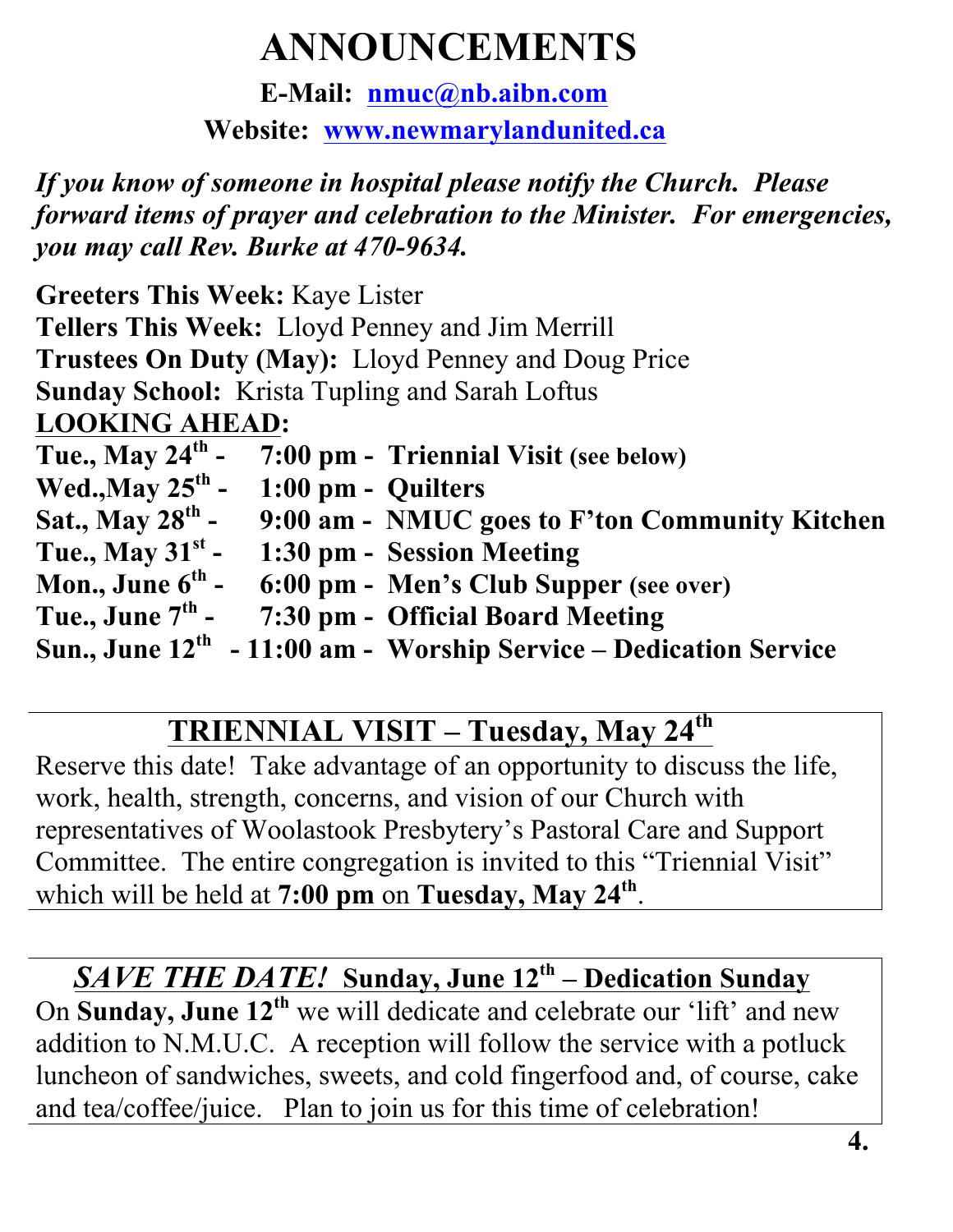**MEN'S CLUB** have planned their year end supper for **6:00 pm** on **Monday, June 6<sup>th</sup> at Wetmore's. All men of the congregation are welcome** to attend. Call Dave Ward at 455-8208 so as reservations can be made.

**"GRADUATES"** If you are graduating or know of someone within our Church family who is graduating this year from high school, college, or university, please give the office a call (459-3313) or let Rev. Kelly know.

**GREEN TIP**: To create nifty kneepads for gardening, save your foam meat trays. Simply attach them to your knees with a rubberband, they will protect your knees from pebbles and dampness.

**BULLETIN DEDICATION -** Anyone wishing to sponsor a Sunday bulletin to celebrate a family event, special day, or memorial can do so by contacting the Church secretary at 459-3313. The cost is \$20.

**FOOD BANK -** For the month of **May**, we will focus on **canned vegetables.** However, as always, everything is deeply appreciated.

# **OUTREACH COMMITTEE**

**SPRING CLEANING?? DONATIONS FOR COMMUNITY LIVING** Spring cleaning time is upon us! The fresh air surrounds us, new life grows up around us and brings about a renewed energy within us. We invite you to clean out your closets and join us in supporting the Association for Community Living. We will be accepting donations of gently used, clean clothing and footwear for the entire month of May. Donations may be dropped off at the church on Sundays. We can arrange pick-ups for those that are not able to drop off items themselves. *Create in me a clean heart, O God, and renew a right spirit within me. (Psalm 51:10)*

The **May issue** of our United Church *Observer* is available for you to borrow. It is in the library area at the back door. **5.**